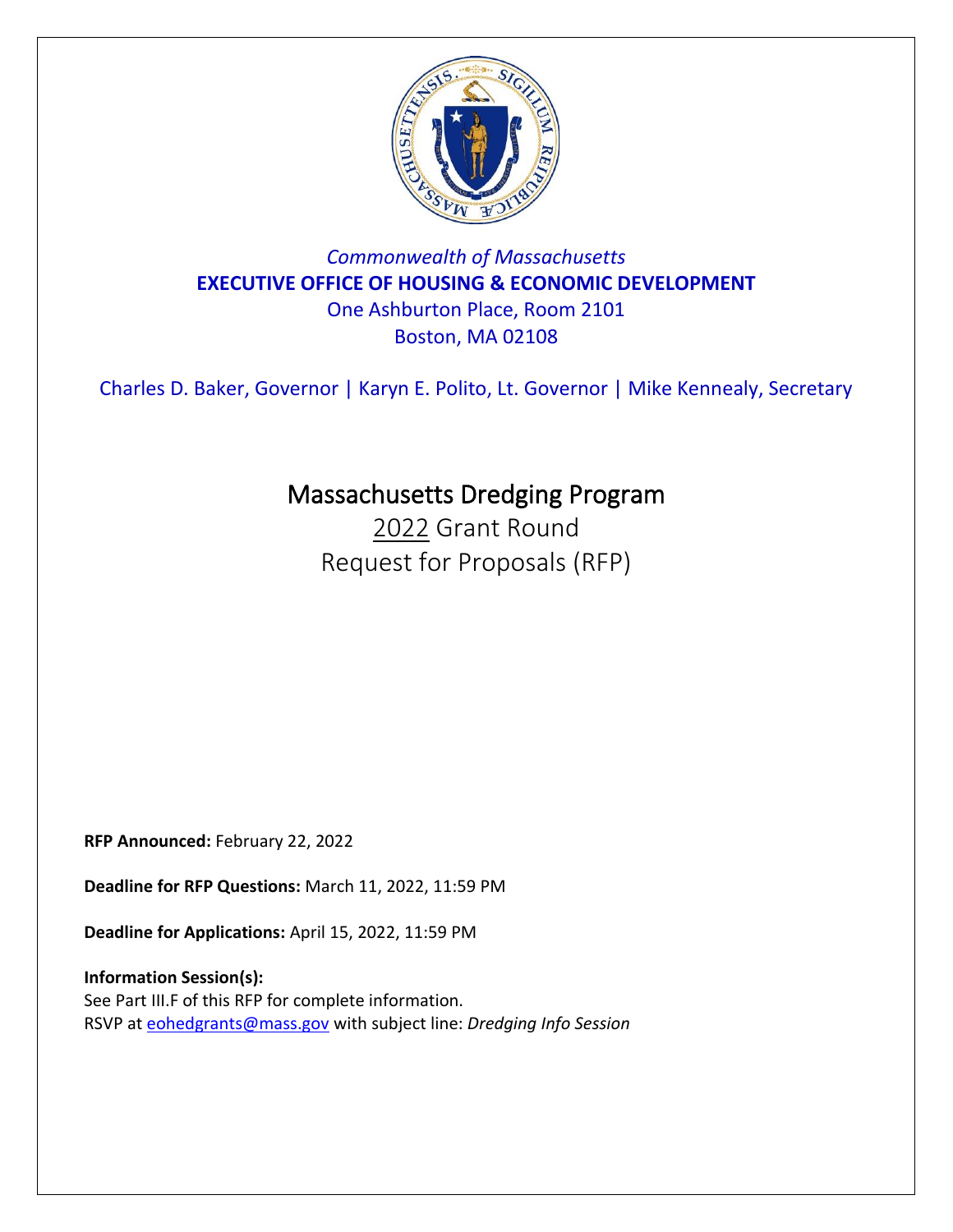# Table of Contents

| I.        |                                                                                                         |  |
|-----------|---------------------------------------------------------------------------------------------------------|--|
| ΙΙ.       |                                                                                                         |  |
| Α.        |                                                                                                         |  |
| <b>B.</b> |                                                                                                         |  |
|           | Section 204 Projects for Beneficial Use of Dredged Material in a Federal Dredging Project 3<br>$B(1)$ . |  |
| C.        |                                                                                                         |  |
| D.        |                                                                                                         |  |
| E.        |                                                                                                         |  |
| F.        |                                                                                                         |  |
| G.        |                                                                                                         |  |
| Η.        |                                                                                                         |  |
| I.        |                                                                                                         |  |
| J.        |                                                                                                         |  |
| К.        |                                                                                                         |  |
| L.        |                                                                                                         |  |
| М.        |                                                                                                         |  |
| III.      |                                                                                                         |  |
| А.        |                                                                                                         |  |
| В.        |                                                                                                         |  |
| C.        |                                                                                                         |  |
| D.        |                                                                                                         |  |
| Ε.        |                                                                                                         |  |
| F.        |                                                                                                         |  |
| G.        |                                                                                                         |  |
| IV.       |                                                                                                         |  |
| А.        |                                                                                                         |  |
| <b>B.</b> |                                                                                                         |  |
|           |                                                                                                         |  |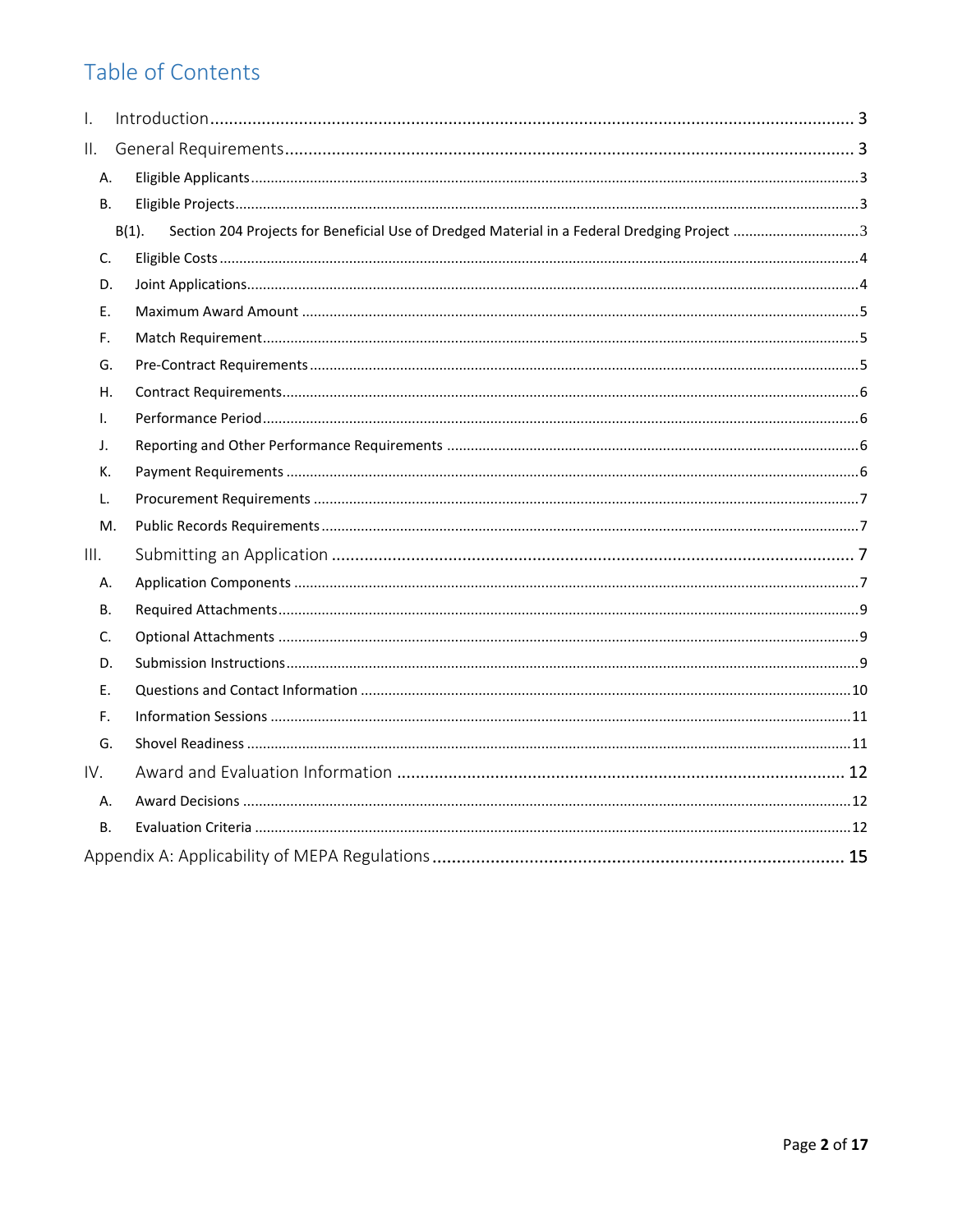## <span id="page-2-0"></span>I. Introduction

The Executive Office of Housing and Economic Development ("EOHED") is pleased to announce the availability of funding through the FY23 Grant Round of the Massachusetts Dredging Program.

The Massachusetts Dredging Program is the Commonwealth's first standalone grant program with dedicated funding to support saltwater dredging. One-year construction grants are competitively awarded with a focus on shovel-ready projects that contribute to the economic vitality, recreational value, public safety, and/or environmental resilience of Massachusetts's coastal harbors. This program is authorized by Section 2A of Chapter 228 of the Acts of 2018 and is administered by EOHED. Applications for funding are reviewed and evaluated by EOHED in consultation with the Massachusetts Office of Coastal Zone Management ("CZM") and the Executive Office of Administration and Finance ("A&F").

**The Massachusetts Dredging Program is currently accepting applications for fiscal year 2023 projects (July 1, 2022 – June 30, 2023). Applications will be accepted from any of the Commonwealth's [78](http://www.mass.gov/service-details/czm-regions-coastal-communities-and-coastal-zone-boundary)  coastal municipalities [located within the Massachusetts coastal zone.](http://www.mass.gov/service-details/czm-regions-coastal-communities-and-coastal-zone-boundary) Applications must be received via electronic submission no later than the date and time specified on this RFP's cover sheet. See Part III.D below for submission instructions. Interested applicants are advised to carefully review all of information in this RFP prior to preparing an application.**

## <span id="page-2-1"></span>II. General Requirements

## <span id="page-2-2"></span>A. Eligible Applicants

The Massachusetts Dredging Program is open to the Commonwealth's [78 municipalities located within](http://www.mass.gov/service-details/czm-regions-coastal-communities-and-coastal-zone-boundary)  [the Massachusetts coastal zone.](http://www.mass.gov/service-details/czm-regions-coastal-communities-and-coastal-zone-boundary) Any such municipality acting by and through its municipal officers or by and through a public agency designated by such officers is eligible to apply. **Eligible municipalities are limited to one application per annual grant round.** See Part II.D below for information on joint applications.

## <span id="page-2-3"></span>B. Eligible Projects

Funding through the Massachusetts Dredging Program is competitively available for the dredging of public tidelands and associated dredged material disposal. Please note that dredging of tidelands held by a private entity or person, whether by grant, license, or lease agreement, are not eligible for funding.

<span id="page-2-4"></span>B(1). Section 204 Projects for Beneficial Use of Dredged Material in a Federal Dredging Project

Section 204 of the U.S. Water Resources Development Act of 1992 authorizes beneficial use of dredged material as part of a federal project by the U.S. Army Corps of Engineers (USACE)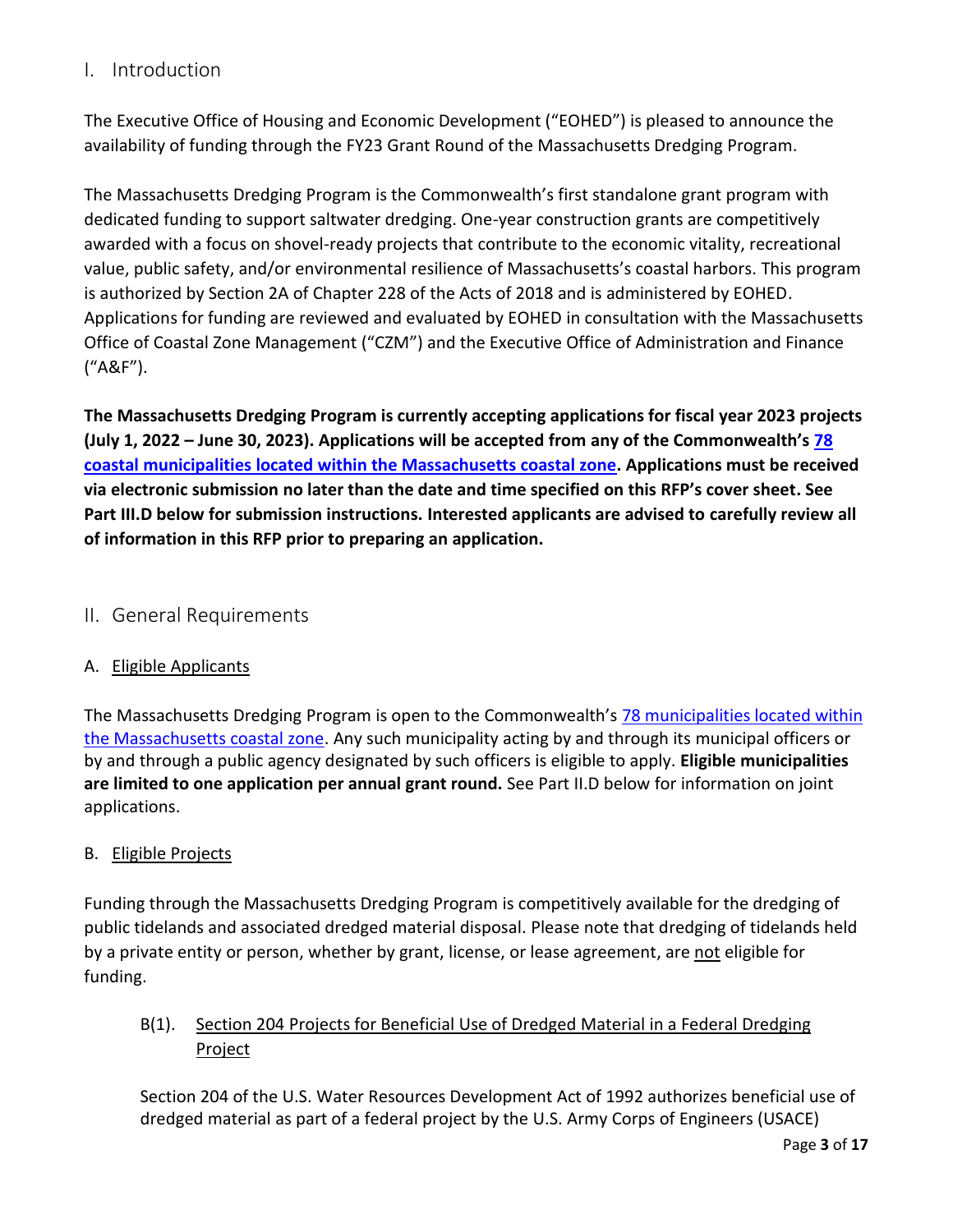("Section 204 Projects"). Section 204 Projects are assessed by USACE and must be economically justified by damages prevented or by ecosystem benefits realized. If federally approved, a Section 204 Project typically requires a 35% cost share to be paid by the Non-Federal Sponsor of the federal dredging project.

Funding requests to support a Section 204 Project may be submitted to the Massachusetts Dredging Program. Section 204 Projects will be competitively assessed using the evaluation criteria described in Part IV.B below. **Additionally, Section 204 Projects must meet the following criteria to be considered for funding:**

- All dredging and beneficial use of dredged material must occur within the jurisdictional boundaries of the applicant municipality.
- Applicants must provide a USACE feasibility report or federal interest determination report that recommends implementation of the Section 204 Project based on a benefit-cost assessment.
- Federal dollars spent on a Section 204 Project, or its associated dredging, are not eligible for use as the required non-state match for a Massachusetts Dredging Program grant request. **Applicants may request no more than fifty percent (50%) of the non-federal cost share obligation of the Section 204 Project.** See Part II.F below for acceptable match sources and documentation.

In addition to the deliverables described in Part II.J below, grantees of a Section 204 Project will be required to submit a copy of the associated Project Partnership Agreement made by and between USACE and the Non-Federal Sponsor.

## <span id="page-3-0"></span>C. Eligible Costs

The Massachusetts Dredging Program is a capital grant program. Eligible costs include direct expenses for the bidding and construction of a saltwater dredging project, including, but not necessarily limited to, bid administration, contracting, mobilization, dredging, dredged material disposal, demobilization, construction administration, and post-dredge surveys. **Grant funds are disbursed on a costreimbursement basis.**

"Pre-construction costs," or costs associated with the study, design, engineering, permitting, and/or real property transactions of an eligible project, are not eligible for reimbursement. For assistance with pre-construction costs, coastal communities are encouraged to consult the [Seaport Economic Council](https://www.mass.gov/how-to/apply-for-a-seaport-economic-council-grant)  [Grant Program](https://www.mass.gov/how-to/apply-for-a-seaport-economic-council-grant) for potential funding opportunities.

## <span id="page-3-1"></span>D. Joint Applications

"Joint applications," or applications submitted by and on behalf of two or more coastal municipalities collaborating on an eligible project, will be accepted. A statement of collaboration is required from each coastal municipality participating in a joint application. **However, no municipality may sign or**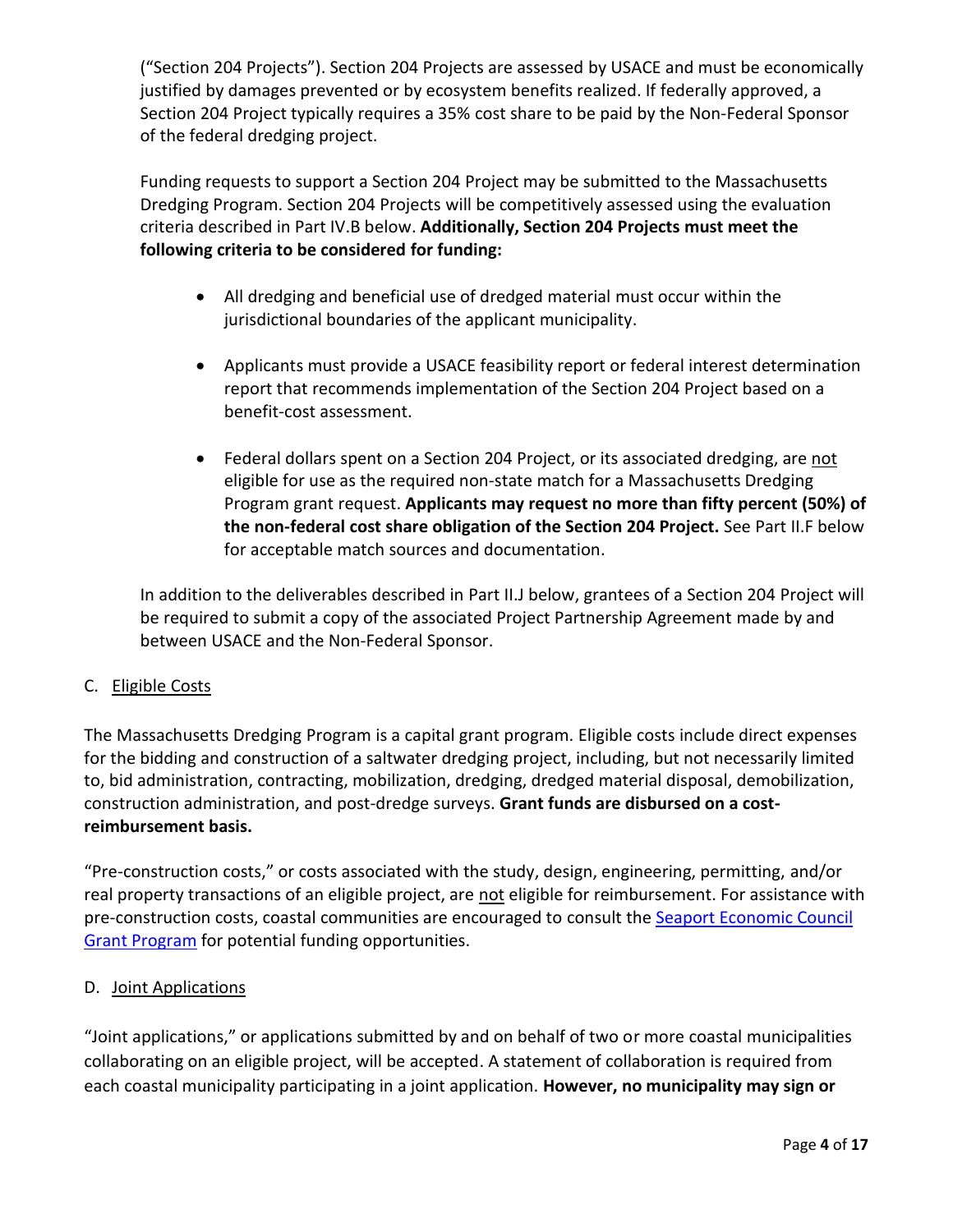**submit more than one application in the same grant round, regardless of whether it is a single or joint application.**

## <span id="page-4-0"></span>E. Maximum Award Amount

Total funding available through the current grant round is subject to appropriation. The maximum amount that may be requested is \$2.5 million per municipality. "Partial awards," or awards made for less than an application's requested amount, may be considered.

#### <span id="page-4-1"></span>F. Match Requirement

Awards through the Massachusetts Dredging Program require a non-state match equal to at least fifty percent (50%) of total eligible costs. Multiple non-state funding sources may be used to satisfy this requirement. Acceptable funding sources will include, but may not be limited to, the following:

- Municipal funds.
- Federal grants.
- Funds directly distributed to the municipality through the America Rescue Plan Act (ARPA).
- Private contributions.

**Pre-construction expenses and in-kind contributions are not eligible for use as matching funds.** However, pre-construction expenses incurred in the last three fiscal years, including the current fiscal year, may be taken into consideration during the assessment of applications.

"Match documentation," or evidence that an applicant's non-state match is secure, will be required for the execution of a grant contract. All documentation is subject to EOHED approval prior to acceptance. Acceptable match documentation will include, but may not be limited to, the following:

- A municipal vote.
- A fully executed federal grant contract or agreement.
- A written verification of funds, signed by the grantee's Chief Financial Officer or equivalent.

## <span id="page-4-2"></span>G. Pre-Contract Requirements

All grantees are required to submit the following items to EOHED for the execution of a grant contract:

- a) Match documentation (see Part II.F above for acceptable match documentation).
- b) Copies of all legally required local, state, and federal permits and permit modifications for the proposed project, including all associated plans and/or drawings.

Additionally, grantees may be required to provide a legal opinion verifying that all required permits have been obtained and/or that the municipality has authority to perform the proposed scope of work under said permits.

All items are subject to EOHED approval prior to acceptance.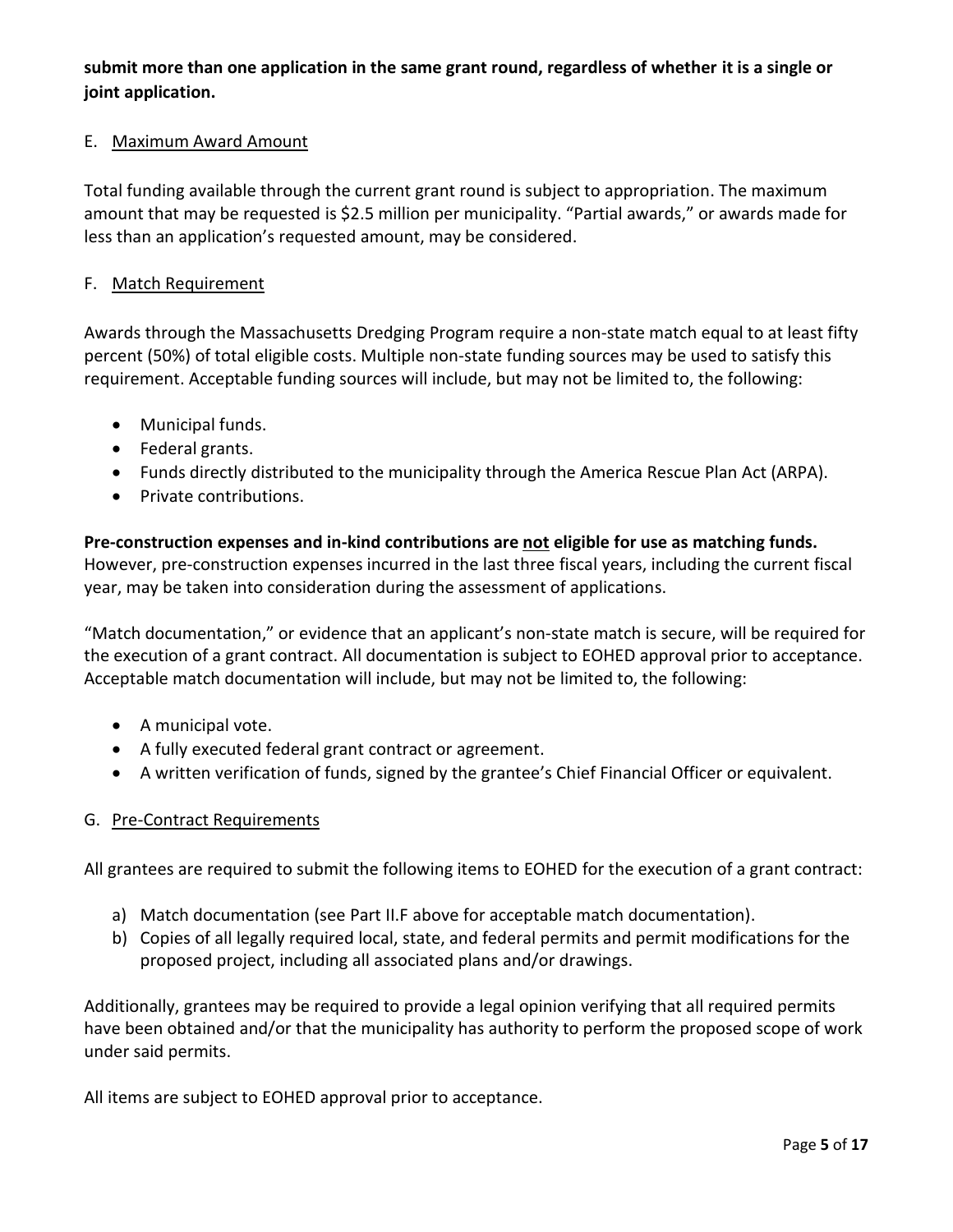## <span id="page-5-0"></span>H. Contract Requirements

All grantees are required to execute a contract with EOHED for the receipt and management of their award. Contracts will include the following forms and attachments:

- Commonwealth Standard Contract Form.
- Contractor Authorized Signatory Listing Form.
- Additional Terms and Conditions ("Project Agreement") to be prepared by EOHED.
- A copy of the grantee's RFP Response.

In cases of joint applications, a single (lead) municipality will be required to execute the grant contract and serve as fiscal agent of the joint award. Inter-municipal agreements related to the management of such an award are the sole responsibility of the applicants.

All grantees will be required to enroll in EFT payments through the Commonwealth. EOHED will inform grantees whether their enrollment is outstanding following the announcement of their award. If outstanding, grantees will be instructed to submit a signed Commonwealth EFT Sign-Up Form as a condition of contracting.

## <span id="page-5-1"></span>I. Performance Period

**The anticipated start date for contracts awarded in the current grant round is July 1**. Actual start dates may be later based on the submission and acceptance of the required pre-contract items described in Part II.G above.

## **All contracts will end June 30, 2023. All grant funds must be expended by this date.**

## <span id="page-5-2"></span>J. Reporting and Other Performance Requirements

Contracts through the Massachusetts Dredging Program, once executed, will require grantees to submit the following deliverables to EOHED as performance requirements:

- Quarterly performance reports.
- Copies of all bid canvases or tabulations and associated bid plans, as applicable.
- Copies of all construction contracts.
- Copies of all construction change orders, as applicable.
- A post-dredge survey.
- A certification of project completion.

All deliverables are subject to EOHED approval prior to acceptance.

#### <span id="page-5-3"></span>K. Payment Requirements

EOHED will provide a form for all grantees to submit payment requests for the drawdown of awarded funds.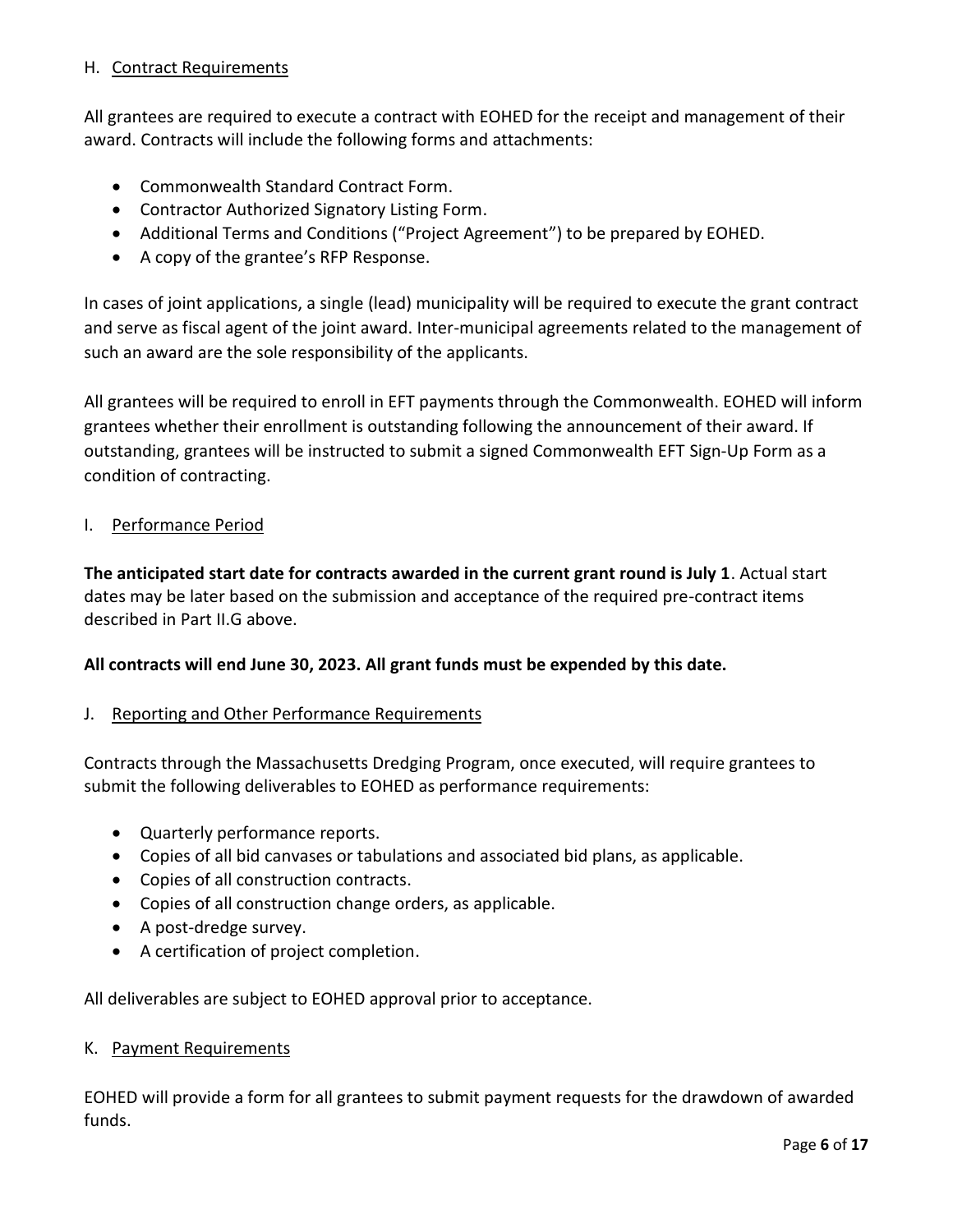Grant payments will be processed for actual work completed, as evidenced by invoices of eligible costs. Copies of invoices will be required to validate all costs at the time of payment.

All payment requests and invoices are subject to EOHED approval prior to acceptance and processing. Grantees may be required to provide documentation of paid invoices within 60 days of receiving grant funds.

Five percent (5%) of each grant award will be set aside as retainage, pending the closeout of the grant contract.

## <span id="page-6-0"></span>L. Procurement Requirements

All grantees must comply with the Commonwealth's requirements for public purchasing found in Section 39M of Chapter 30 and Chapters 30B, 149, and 7 of the Massachusetts General Laws, to the extent applicable.

## <span id="page-6-1"></span>M. Public Records Requirements

All applications and information received in response to this RFP will be retained as public record, and as such, will be subject to the provisions of Chapter 66 and Section 7, Clause 26 of Chapter 4 of the Massachusetts General Laws, to the extent applicable.

## <span id="page-6-2"></span>III. Submitting an Application

## <span id="page-6-3"></span>A. Application Components

The application form for the Massachusetts Dredging Program is organized into seven sections. These sections are outlined below:

- 1. *Project Summary:* Questions in this section relate to the applicant's identity, project cost, funding amount requested, and project goals. The purpose of this section is to provide a summary of the funding application.
- 2. *Harbor Profile*: Questions in this section relate to the infrastructure, users, jobs, land uses, and abutting populations of the project harbor. The purpose of this section is to evaluate the level of development and benefits that the harbor provides for users, the public at-large, and [Environmental Justice populations.](https://www.mass.gov/info-details/environmental-justice-populations-in-massachusetts) **Completing this section may require consultation with appropriate municipal staff (planners, harbormasters, etc.) and/or communication with local businesses.**
- 3. *Project Description*: Questions in this section relate to the project site, existing conditions, scope of work, site history, time-of-year restrictions, status of permits, and construction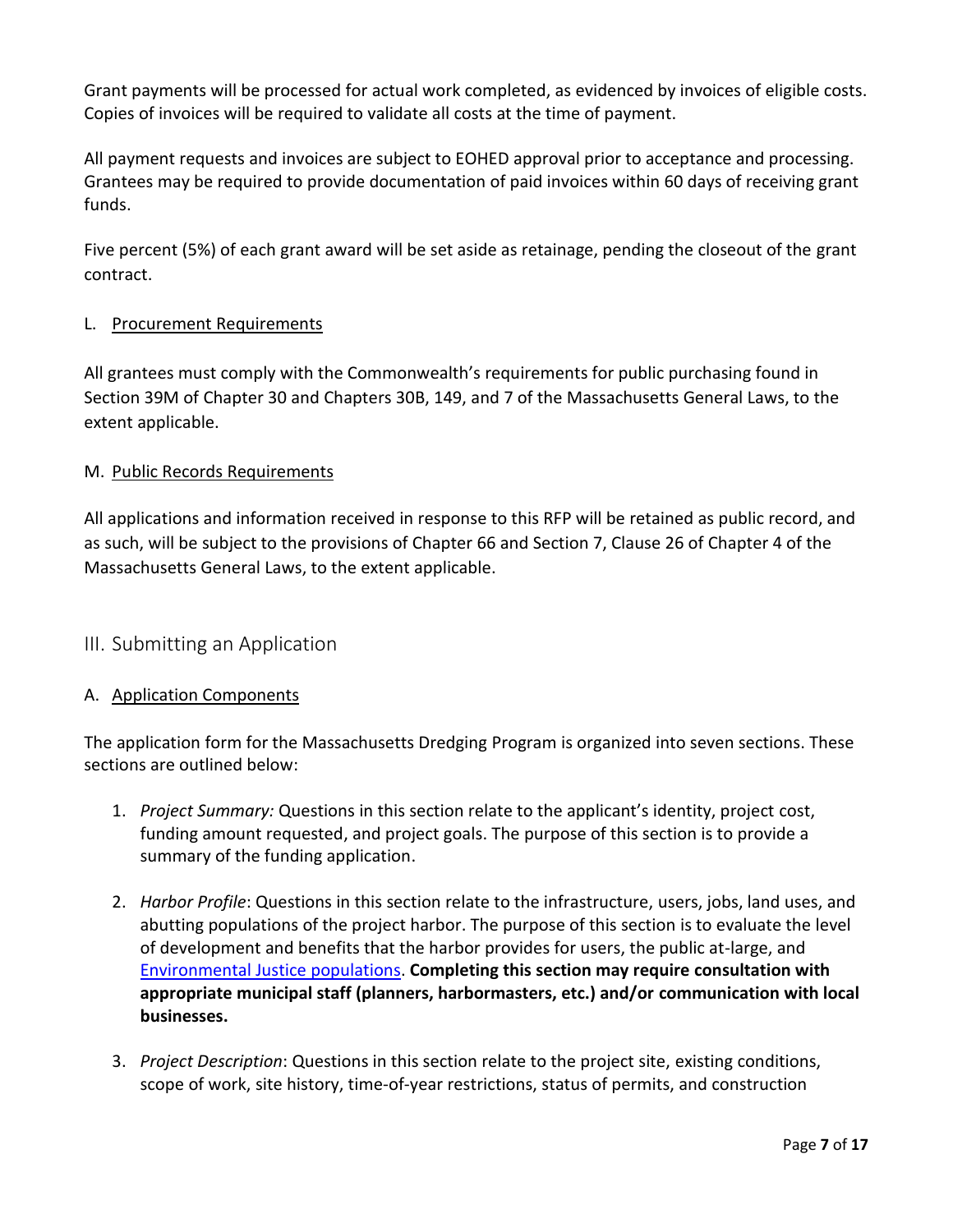schedule. The purpose of this section is to evaluate the scope, need, shovel readiness, and feasibility of the proposed project.

- 4. *Budget and Funding Sources*: A budget table is provided in this section to breakdown the total cost and funding sources for the proposed project. The purpose of this section is to evaluate the project cost, funding sources, status of matching funds, and recent pre-construction expenses. Please note that EOHED may request a letter of commitment or other documentary evidence to establish that an applicant has or will secure the required non-state match.
- 5. *Supporting the Blue Economy*: Questions in this section relate to existing conditions in the harbor and the anticipated benefits of the project for commercial and recreational uses, public safety, and environmental resilience. The purpose of this section is to evaluate how the proposed project will support the long-term strength and sustainability of the Commonwealth's coastal harbors and blue economy. **Completing this section may require consultation with appropriate municipal staff (planners, harbormasters, etc.) and/or communication with local businesses, community organizations, and/or other project stakeholders.**

For general information on Massachusetts's coastal harbors and blue economy, the following reports are publicly available on Mass.gov:

- [Port by Port: Profiles and Analysis of the Massachusetts Commercial Fishery](https://www.mass.gov/lists/port-profile-project) report (2021), a collaborative project between the Massachusetts Division of Marine Fisheries, the University of Massachusetts Boston's (UMass Boston) Urban Harbors Institute, and the Cape Cod Commercial Fishermen's Alliance.
- [Navigating the Global Economy: A Comprehensive Analysis of the Massachusetts](https://www.mass.gov/lists/seaport-economic-council-resources)  [Maritime Economy](https://www.mass.gov/lists/seaport-economic-council-resources) (2017), a collaborative project between of University of Massachusetts Dartmouth's (UMass Dartmouth) Public Policy Center and the Commonwealth of Massachusetts Seaport Economic Council.
- [Building the Massachusetts Seafood System](https://www.mass.gov/lists/seaport-economic-council-resources) report (2017), a collaborative project between UMass Boston's Urban Harbors Institute and the Commonwealth of Massachusetts Seaport Economic Council.

References to these reports are provided for informational purposes only. They do not represent the entirety of reports or research on the Commonwealth's coastal harbors or blue economy, nor is consultation of these reports a requirement or evaluation criterion of the Massachusetts Dredging Program.

- 6. *Preparing for Success*: Questions in this section relate to planning documents, public-private partnerships, revenue sources, and maintenance or improvement plans of the applicant municipality. The purpose of this section is to evaluate the capacity, partnerships, and planning of the applicant to maximize and sustain the benefits of the proposed project. **Completing this section may require consultation with appropriate municipal staff (accountants, planners, etc.) and/or communication with local businesses.**
- 7. *Certification of Authorization*: This section requires the preparer of the application to certify that the information provided therein is true and accurate to the best of his/her knowledge and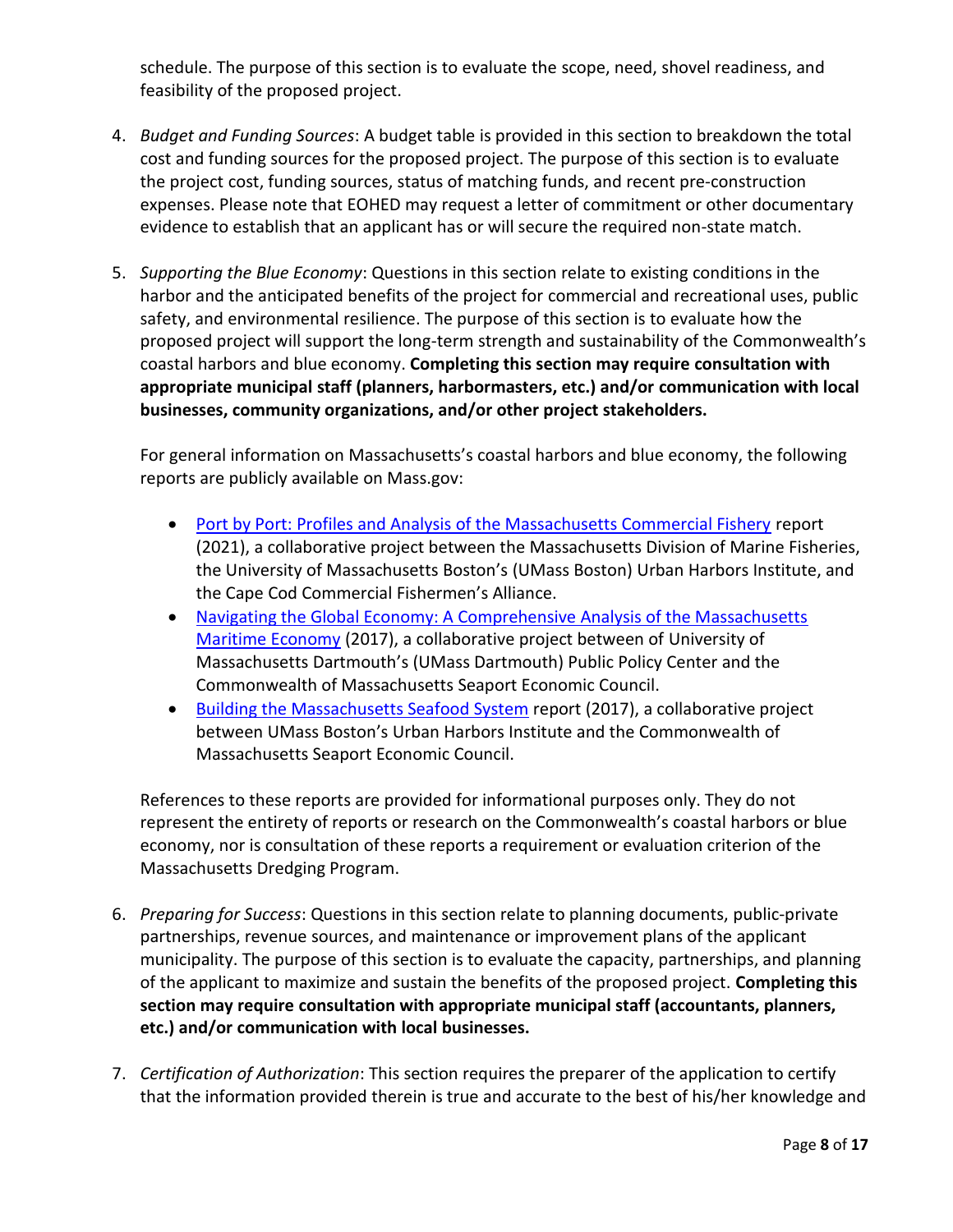that he/she is authorized to submit the application on behalf of the named applicant(s). **No signature is required.**

## <span id="page-8-0"></span>B. Required Attachments

Applicants must submit the following attachments with their application for funding. See Part III.D below for attachment submission instructions.

- 1. A site plan of the proposed project site (**required for all applications**). At minimum, this plan should consist of a satellite image or [Nautical Chart](https://nauticalcharts.noaa.gov/rnconline/rnconline.html) with the Project Site clearly identified on the chart or image. For examples of dredging site plans, applicants are encouraged to review [Appendix A of the 2015 State of Our Harbors Report,](http://archives.lib.state.ma.us/handle/2452/724259) prepared by the University of Massachusetts at Boston' Urban Harbors Institute.
- 2. Copies of all permits and permit modifications approved to date for the proposed project, including all associated plans and/or drawings (**required for all applications**).
	- o **For Section 204 Projects**, applicants must also submit a copy of the project's associated USACE feasibility report or federal interest determination report. See Part II.B(1) above for further information on Section 204 Projects.
- 3. Statements of collaboration from joint applicants, **required only if** the application is joint.
- 4. Letters of commitment from private partners, **required only if** the proposed project will generate private investment in additional dredging projects, commercial vessels, and/or harbor-dependent jobs.

## <span id="page-8-1"></span>C. Optional Attachments

Graphic documents such as additional maps, figures, and photographs will be accepted as optional attachments but should be reasonable in number. These attachments will be reviewed but not formally evaluated or scored as part of the application.

## **No additional attachments should be submitted unless otherwise requested in the application.**

<span id="page-8-2"></span>D. Submission Instructions

Applications and attachments must be received via electronic submission no later than the date and time specified on this RFP's cover sheet. **No paper submissions will be accepted.** See Part III.B-C above for information on required and optional attachments.

**Applications and attachments must be submitted via a new online grant management platform. A link to this platform will become available on the following webpage no later than April 4, 2022, or 10 business days prior to the deadline for applications:** [https://www.mass.gov/how-to/apply-for-a-](https://www.mass.gov/how-to/apply-for-a-massachusetts-dredging-grant)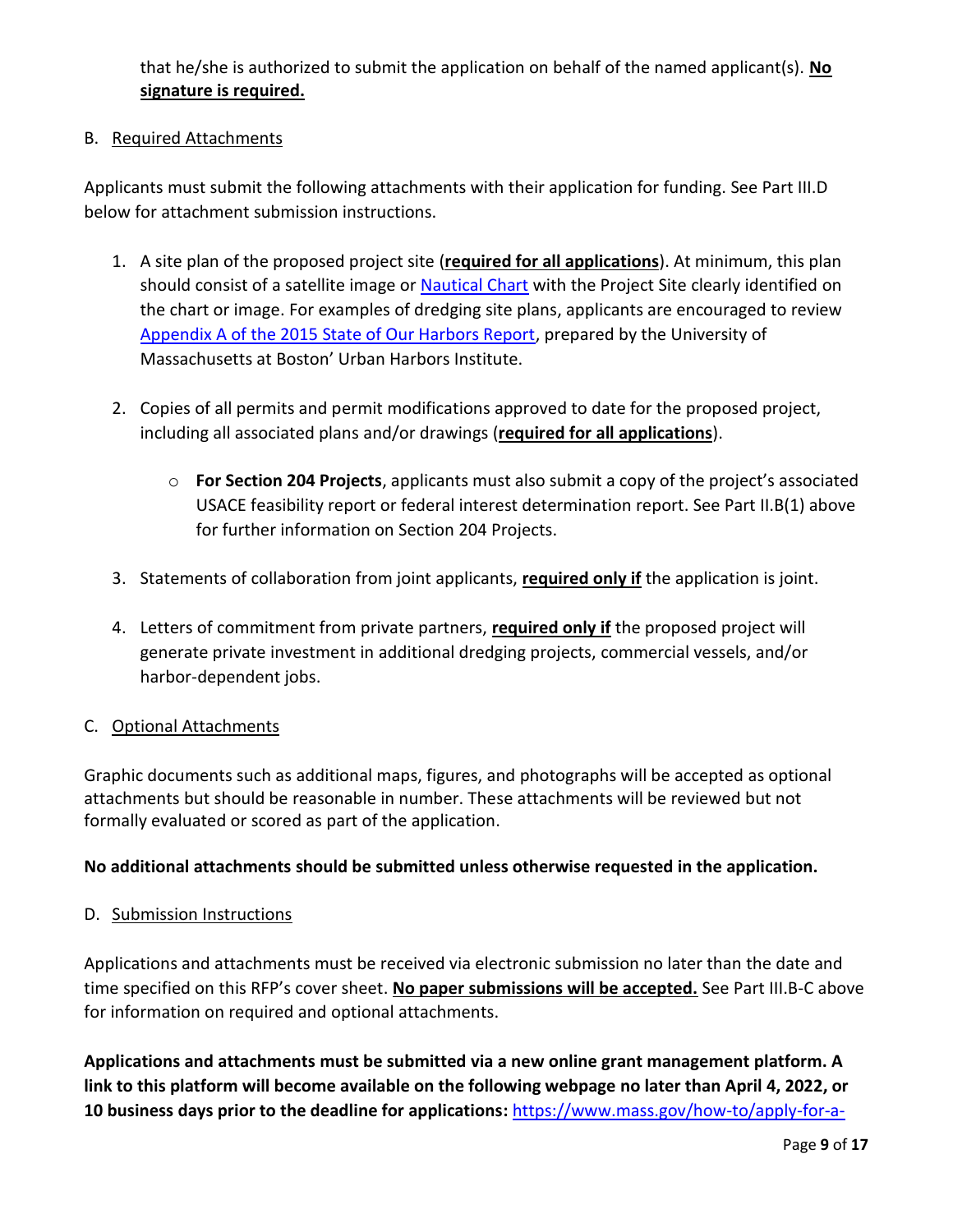[massachusetts-dredging-grant.](https://www.mass.gov/how-to/apply-for-a-massachusetts-dredging-grant) Applicants should follow the on-screen instructions to register a user account, complete the application, and upload attachments.

**Prior to accessing the online platform, applicants wishing to preview the full application and/or prepare responses to any or all questions may use the MS Word version of the application available on the following webpage:** [https://www.mass.gov/how-to/apply-for-a-massachusetts-dredging-grant.](https://www.mass.gov/how-to/apply-for-a-massachusetts-dredging-grant) **This application copy is provided as a reference and preparation resource only. No submission of this application copy will be accepted as a formal application to the Massachusetts Dredging Program.** 

Prior to uploading an application and associated attachments via the online platform, applicants are encouraged to save any and all attachments in a common folder on their computer. **File should be named using the following File Naming System. Please do not include "City of" or "Town of" in your file names.**

- > Anytown Site Plan.pdf
- > Anytown BUAR Review.pdf
- > Anytown CZM Federal Consistency.pdf
- > Anytown DEP 401.pdf
- > Anytown DEP 91.pdf
- > Anytown DEP Combined 91 and 401.pdf
- > Anytown DEP Superseding Order.pdf
- > Anytown DEP Water Management Act.pdf
- > Anytown Local Order of Conditions.pdf
- > Anytown MEPA Certificate.pdf
- > Anytown USACE Permit.pdf
- > Anytown USACE Modification.pdf
- > Anytown Joint Applicant Letter.pdf
- > Anytown Private Partner Letter.pdf
- > Anytown Section 204 Project Feasibility Report.pdf

## **Please follow as best as possible the above formatting for any other attachment types not listed.**

Applicants are responsible for ensuring that their application and required attachments are received on time by EOHED. All applications will be logged with the date and time of their receipt. **Late submissions will not be accepted.**

<span id="page-9-0"></span>E. Questions and Contact Information

**Questions regarding this RFP must be received in writing via electronic mail at [eohedgrants@mass.gov](mailto:eohedgrants@mass.gov) by the date and time specified on this RFP's cover sheet. Please use the subject line "Dredging RFP" in all communications.** Responses to questions and/or clarifications or corrections to this RFP will be posted on the following webpage: [https://www.mass.gov/how-to/apply](https://www.mass.gov/how-to/apply-for-a-massachusetts-dredging-grant)[for-a-massachusetts-dredging-grant.](https://www.mass.gov/how-to/apply-for-a-massachusetts-dredging-grant)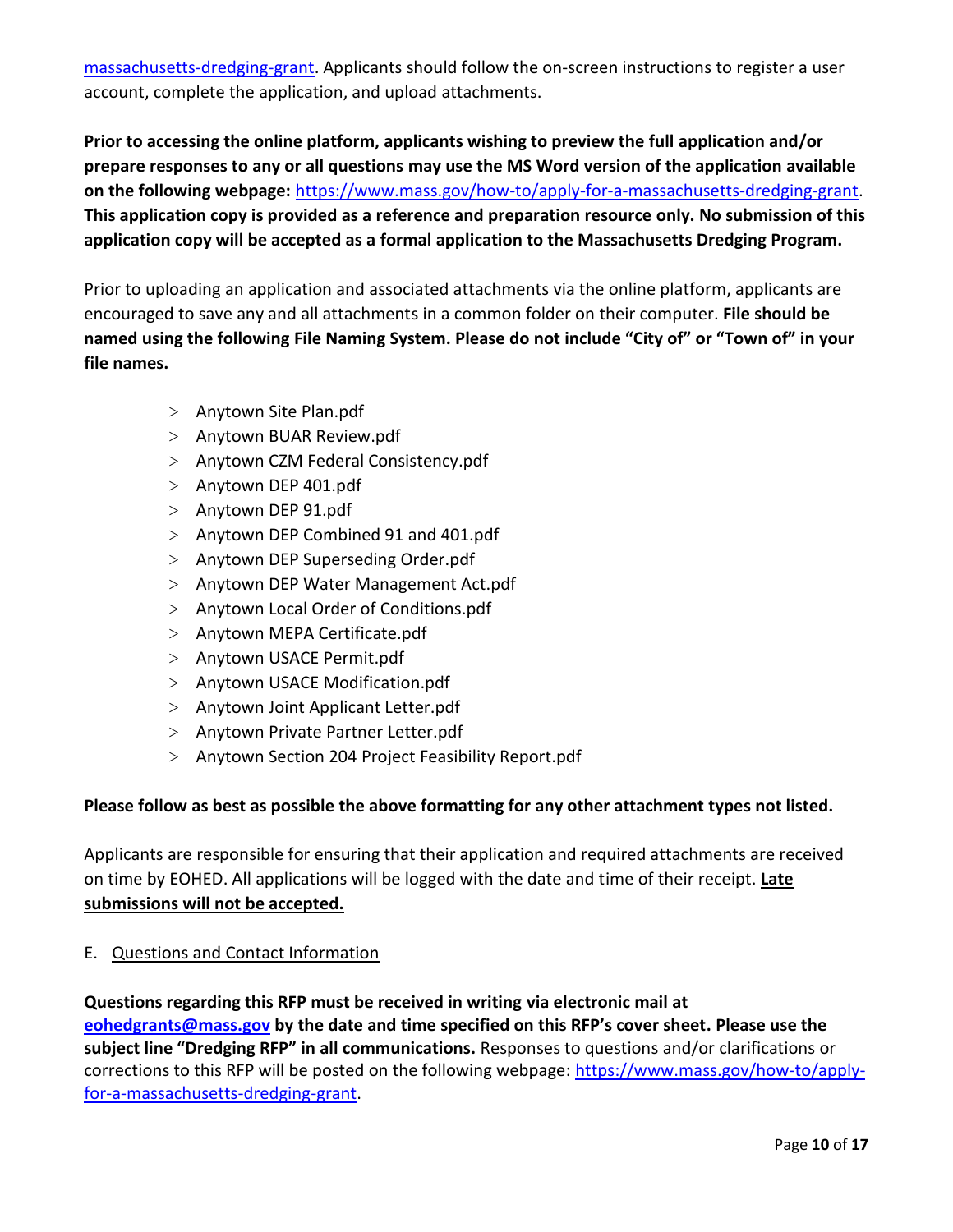Please note that during the application period, EOHED is unable to respond to individual questions that are specific to the details of a proposed project. EOHED will respond only to general questions received in conformance with this RFP. Similar questions may be aggregated and answered in a single response. EOHED reserves the right not to respond to any or all questions.

## <span id="page-10-0"></span>F. Information Sessions

EOHED will host the following information session(s) for interested applicants:

• March 8, 2022, 10:00 AM

**Information sessions will be conducted via online meeting and/or conference call.** Instructions for participating will be available on the following webpage no later than two (2) business days prior to each original session date: [https://www.mass.gov/how-to/apply-for-a-massachusetts-dredging-grant.](https://www.mass.gov/how-to/apply-for-a-massachusetts-dredging-grant) If necessary, any changes to the date and/or time of an information session will be published on this webpage no later than two (2) business days prior to the session. It is the responsibility of all interested attendees to verify final dates and times on this webpage prior to expected participation in any information session.

To assist with attendance tracking, please RSVP via electronic mail at [eohedgrants@mass.gov](mailto:eohedgrants@mass.gov) with the subject line "Dredging Info Session."

All presentation materials and any answers given in response to questions at any information session will be made available on the following webpage: [https://www.mass.gov/how-to/apply-for-a](https://www.mass.gov/how-to/apply-for-a-massachusetts-dredging-grant)[massachusetts-dredging-grant.](https://www.mass.gov/how-to/apply-for-a-massachusetts-dredging-grant)

## <span id="page-10-1"></span>G. Shovel Readiness

**Given the competitive nature of the Massachusetts Dredging Program, applicants are asked to consider applying only for projects that are shovel ready or will be shovel ready by July 1st.** In measuring shovel readiness, EOHED will consider whether the following conditions exist:

- The project design is fully funded.
- All rights of ownership and/or easements are secured or will be secured prior to construction.
- The applicant's required non-state match is secured or will be secured prior to construction.
- All legally required permits and permit modifications are secured or will be secured prior to the upcoming construction season.
- The schedule for bidding is realistic and will enable work to commence in the upcoming construction season.

See Part IV.B below for further evaluation criteria to be used in the assessment of applications.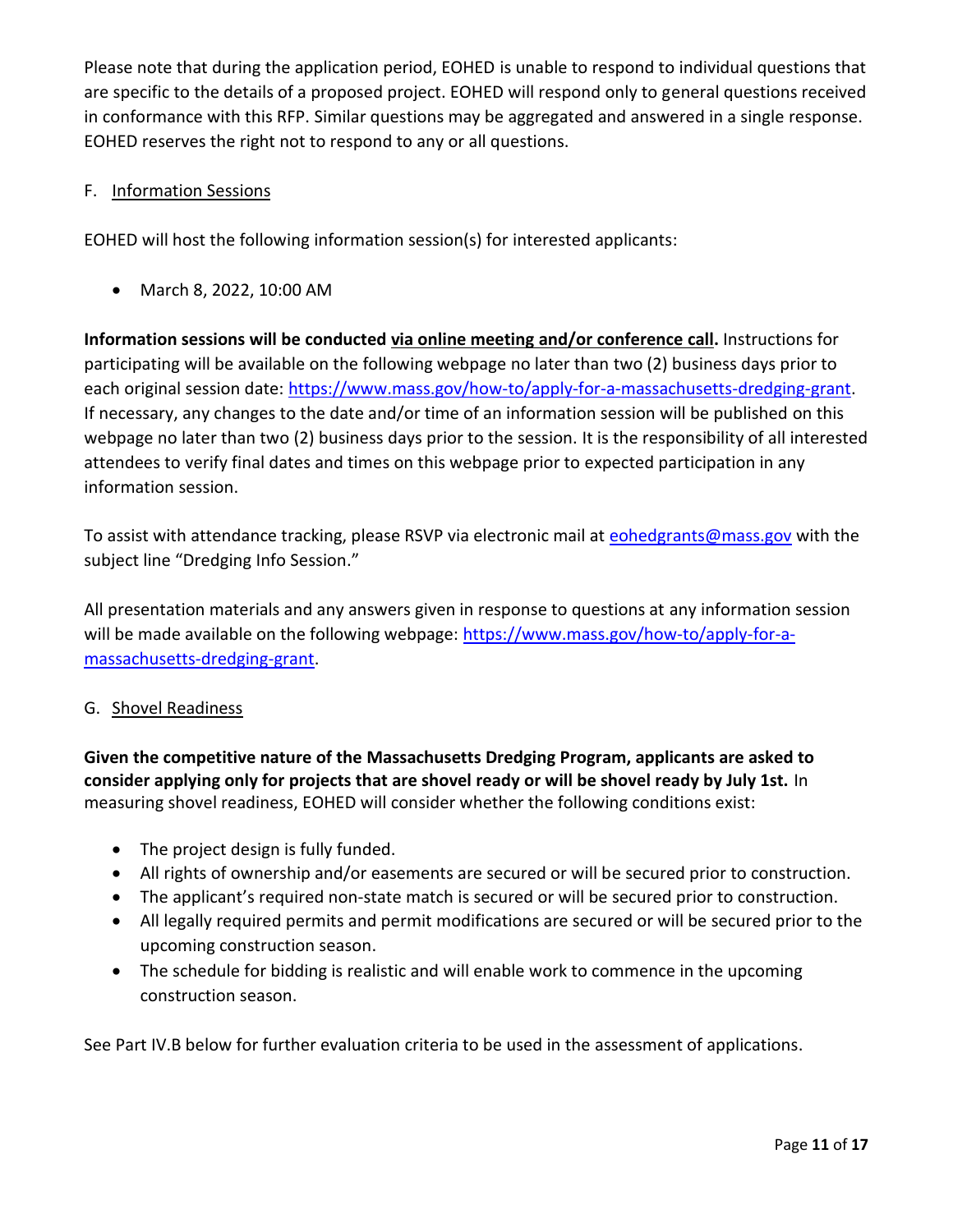## <span id="page-11-0"></span>IV. Award and Evaluation Information

## <span id="page-11-1"></span>A. Award Decisions

All eligible applications, received by the submission deadline, and in conformance with this RFP, will be assessed by an Evaluation Committee at EOHED. Members of the Evaluation Committee reserve the right to request additional information from any applicant or any external source that they deem necessary to assess an application.

The Evaluation Committee will prepare a list of recommended awards based on the evaluation criteria described below, the total amount of funding available, and the urgency of a proposed project. Additionally, the Evaluation Committee may consider the broad and equitable distribution of limited funding among the Commonwealth's 78 coastal municipalities.

All award recommendations are subject to approval of the Secretary, and thereafter to ratification by the Governor and Lieutenant Governor, prior to being finalized.

Successful applicants will receive a letter of commitment from EOHED identifying the amount of their award and any conditions thereof. Applicants who are not selected for funding will also be notified in writing.

Occasionally, there may be applications that do not receive funding but are highly competitive in their alignment with the goals of the Massachusetts Dredging Program. At the discretion of the Secretary, EOHED may inform these applicants that should additional funding become available, they may be considered for an "out of round" award in advance of the next RFP.

All awards are contingent on the execution of a grant contract, as described in Part II.H above.

Please note that any application that fails to conform to this RFP may be deemed unresponsive and disqualified.

EOHED reserves the right to reject any or all applications received in response to this RFP. In addition, EOHED makes no guarantee that any award or contract will result from this RFP.

## <span id="page-11-2"></span>B. Evaluation Criteria

In assessing applications and preparing a list of recommended awards, the Evaluation Committee will consider and weigh the following:

## • **Harbor Profile**

- $\circ$  Characteristics consistent with a developed harbor (berths, boat ramps, piers, harbordependent businesses, etc.).
- $\circ$  Characteristics consistent with a destination waterfront (public spaces, restaurants, retail, commercial or mixed-use zoning, etc.).
- o Proximity to and benefits associated with the harbor for one or more **Environmental** [Justice populations.](https://www.mass.gov/info-details/environmental-justice-communities-in-massachusetts)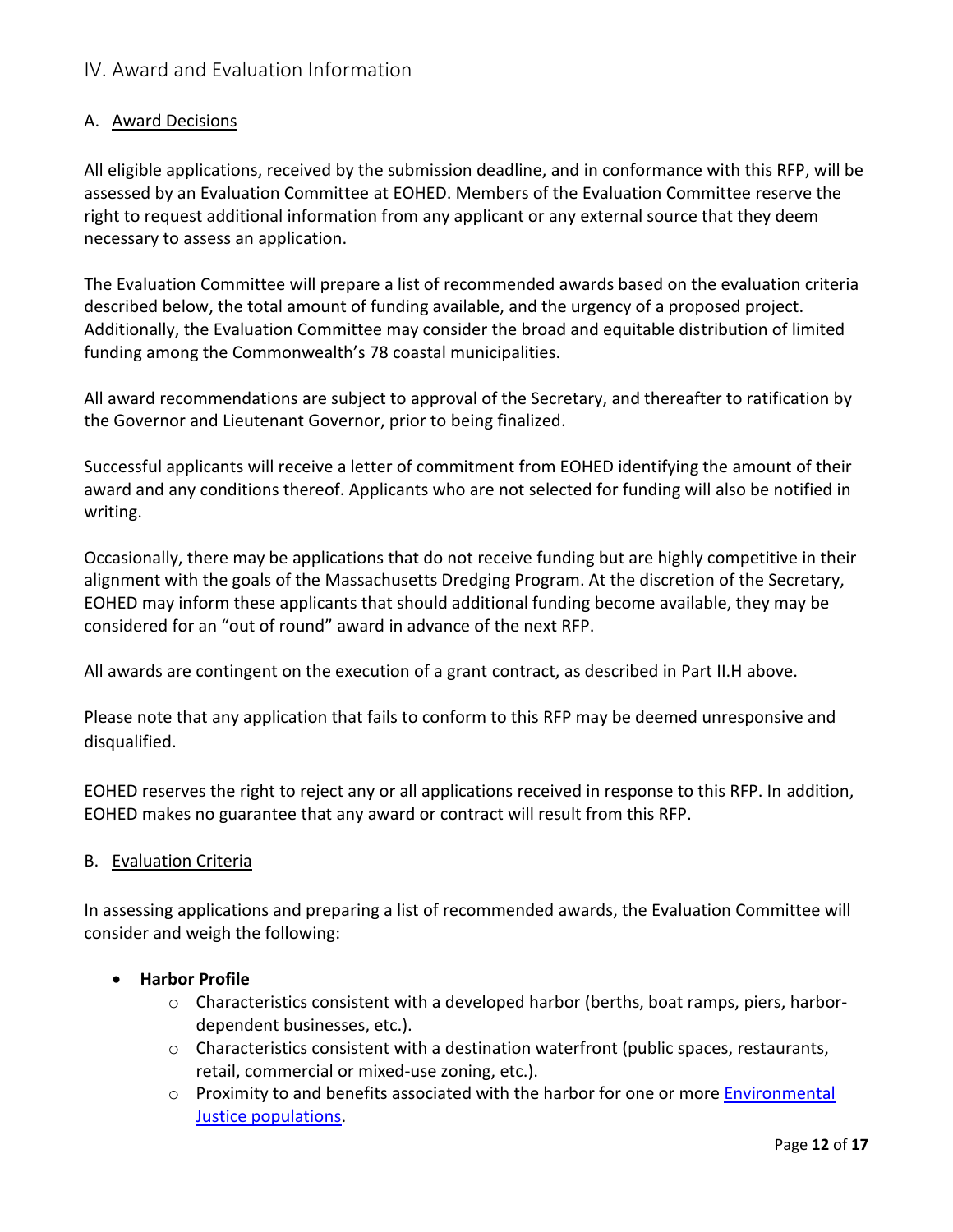#### • **Project Description**

- $\circ$  Strength of the project need based on the extent of shoaling and users impacted.
- o Feasibility of the project scope of work.
- o Evidence of shovel readiness. (See Part III.G above for further information about shovel readiness.)

## • **Budget and Funding Sources**

- o Extent to which all pre-construction costs have been funded.
- o Demonstration of a 50% or greater non-state funding match.
- o Evidence that all match funds have or will be secured.
- **Supporting the Blue Economy** *–* The Evaluation Committee will consider and weigh support for the blue economy using the following four categories and associated criteria. While projects that are strong in multiple categories will generally be more competitive, projects are not required to excel in all, or any set number of categories, to be considered.

#### *Commercial Fishing and Boating*

- o Presence of commercial fishing, aquaculture/shellfishing, and/or commercial boating.
- o Strength of the project's support for the above commercial activities.

#### *Recreation and Waterfront Destinations*

- o Presence of a region-wide boating public, as evidenced by boat ramps, public parking, and/or transient boating accommodations.
- $\circ$  Strength of the project's support for a destination waterfront based on the presence of recreational boating facilities, waterfront public spaces, and/or a downtown, commercial, or mixed-use waterfront.

## *Public Safety*

- $\circ$  Demonstration of an actual or imminent risk to public safety due to shoaling.
- $\circ$  Strength of the project's support for public safety based on mitigation or prevention of boating incidents and/or increased emergency responsiveness.

#### *Environmental Resilience*

- o Strength of the project's support for preserving, protecting, restoring, and/or reinforcing coastal resources (public beaches, wetland resources, nesting habitats, water quality, etc.).
- o Demonstration of how dredged material will be beneficially reused, if applicable.
- $\circ$  Demonstration of how the project aligns with a city or town's Municipal Vulnerability [Preparedness \(MVP\) Planning Report,](https://www.mass.gov/info-details/municipal-vulnerability-preparedness-mvp-program-planning-reports) if applicable.

## • **Preparing for Success**

 $\circ$  Demonstration of how the municipality will sustain the benefits of the project, as evidenced by a dredging maintenance plan, local planning documents, and/or revenues from fees.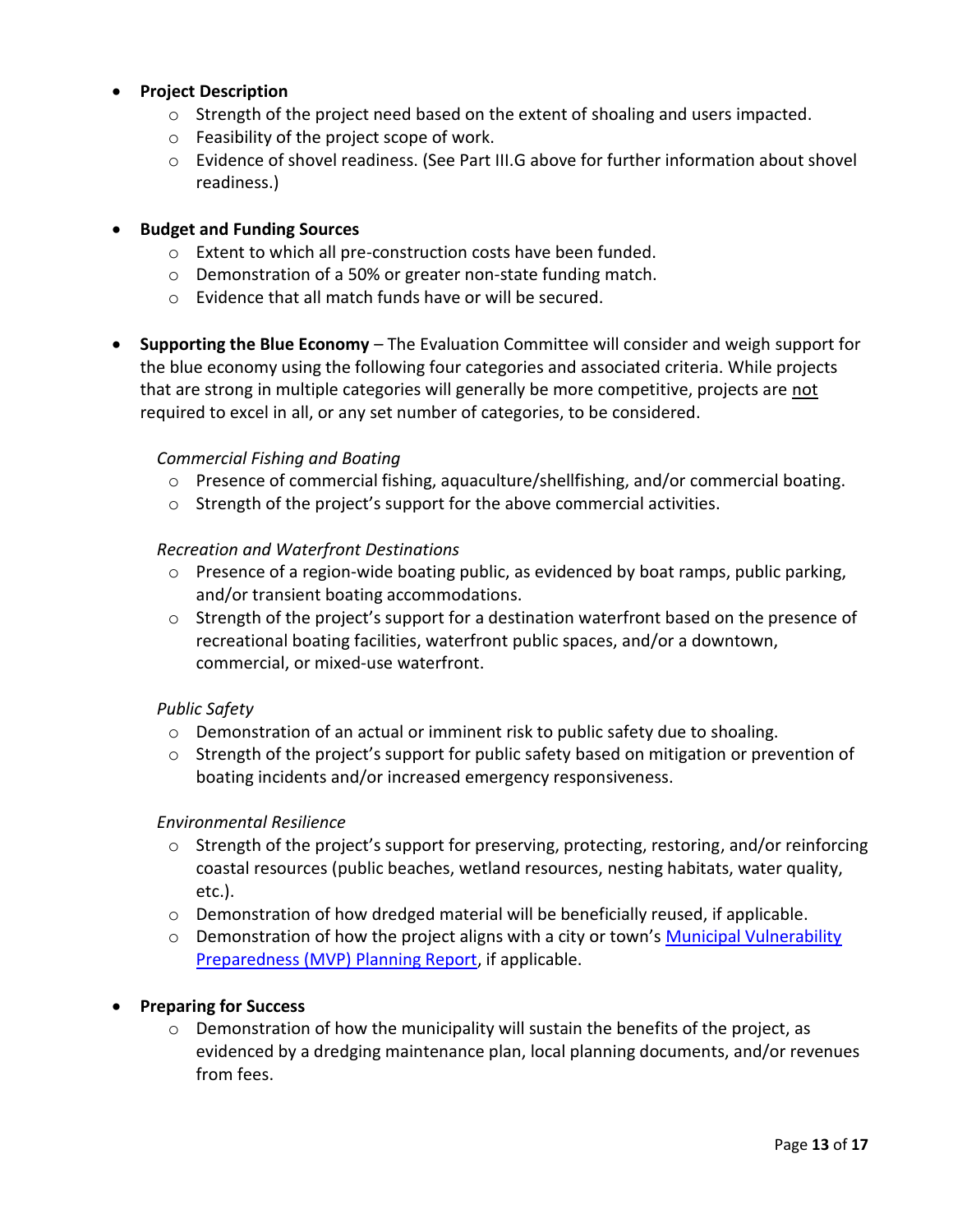- o Demonstration that the project will activate or enable implementation of public improvements to harbor facilities or infrastructure (e.g., expansion or replacement of public pier or dockage system).
- o Demonstration that the project will generate private investment in successive dredging projects (e.g., piggyback dredging), commercial vessels, and/or harbor-dependent jobs, as evidenced by letters of commitment, if applicable.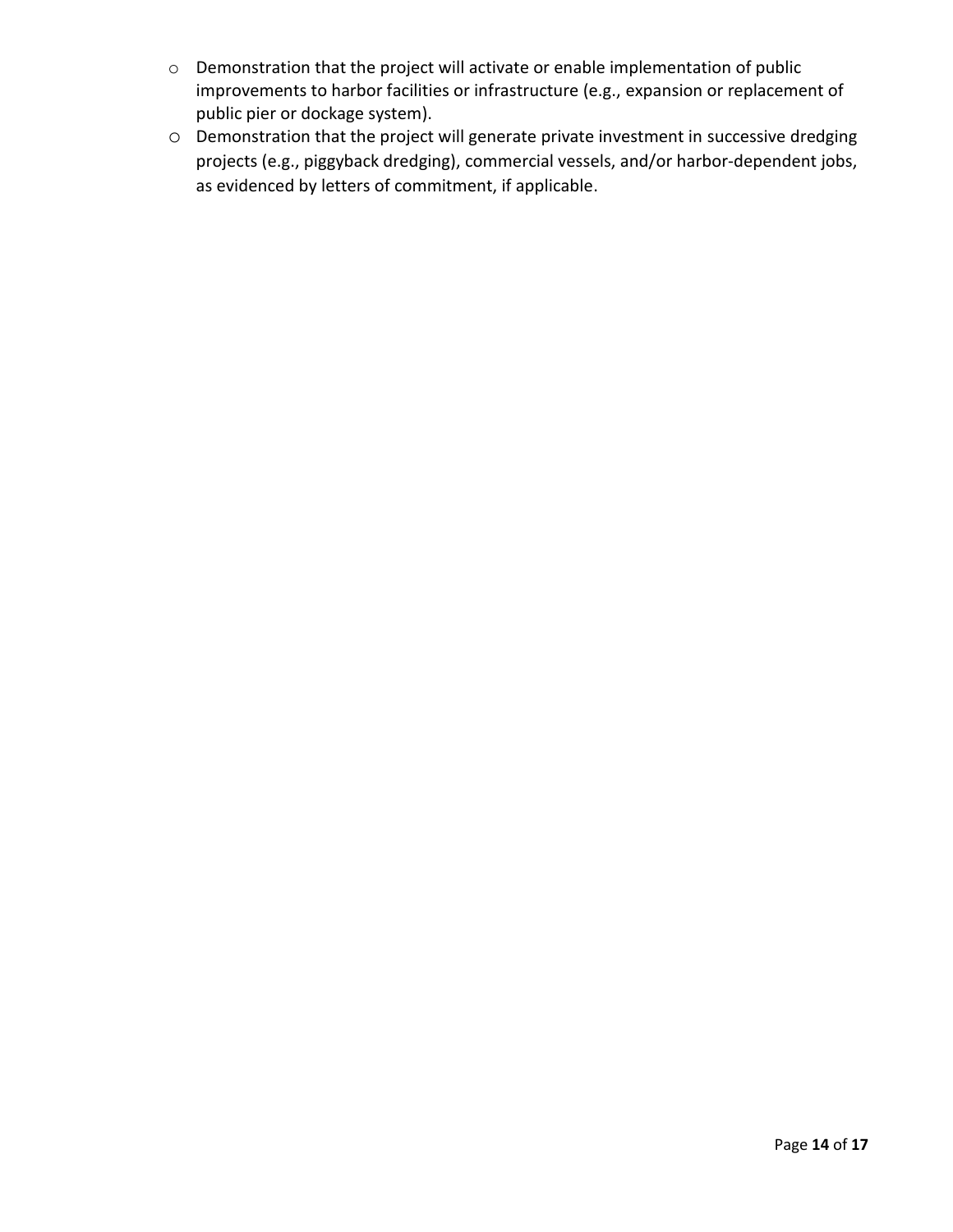## <span id="page-14-0"></span>Appendix A: Applicability of MEPA Regulations

This guidance is intended to ensure that the Executive Office of Housing and Economic Development ("EOHED") administers the Massachusetts Dredging Program in compliance with the Massachusetts Environmental Policy Act, M.G.L. c. 30, §§ 61 through 62I ("MEPA"), and its implementing regulations at 301 CMR 11.00 ("MEPA regulations").

## Overview of Agency Obligations under MEPA

The purpose of MEPA is to provide for review of the potential environmental impacts of projects for which state agency action is required. MEPA review is potentially required for any project directly undertaken by a state agency; those aspects of a project within the subject matter of any required state permit; a project involving financial assistance; and those aspects of a project within the area of any land transferred by a state agency. For purposes of MEPA, financial assistance means "[a]ny direct or indirect financial aid to any person provided by any agency including, but not limited to, mortgage assistance, special taxing arrangements, grants, issuance of bonds, loans, loan guarantees, debt or equity assistance, and the allocation of Commonwealth or federal funds" (301 CMR 11.02). Funding awarded through the Massachusetts Dredging Program is financial assistance that confers MEPA jurisdiction over the funded projects.

The MEPA regulations set out review thresholds intended to identify categories of projects that are likely to cause damage to the environment. MEPA review is required when one or more review thresholds are met or exceeded and the subject matter of at least one review threshold is within MEPA jurisdiction. The provision of financial assistance confers full scope jurisdiction such that MEPA review is required if any threshold is met or exceeded.<sup>1</sup> The MEPA regulations state that "[i]n determining whether a project is subject to MEPA jurisdiction or meets or exceeds any review thresholds… the proponent, any participating agency, and the secretary shall consider the entirety of the project, including any likely future expansion, and not separate phases or segments thereof. The proponent may not phase or segment a project to evade, defer or curtail MEPA review" (301 CMR 11.01(2)(c)).

State agencies, including EOHED, are required to periodically review and evaluate its own programs, regulations, and policies and determine the potential environmental impacts of implementation of its programs, regulations, and policies, and ensure that it and each applicant for a permit, financial assistance, or a land transfer complies with MEPA.

## MEPA Compliance in the Massachusetts Dredging Program

The typical dredging grant is from EOHED to a municipality or other public entity for the dredging of public tidelands and the associated disposal of dredged material. To comply with MEPA, EOHED may require the project proponent to demonstrate that a project does not meet or exceed any review thresholds or that there has been due compliance with MEPA prior to awarding a Dredging grant. Accordingly, EOHED will require every applicant of the Massachusetts Dredging Program to represent whether the dredging project meets or exceeds any review threshold set forth at 301 CMR 11.03. Where a review threshold is exceeded, the grant recipient will be required to demonstrate that MEPA review has been completed prior to the disbursement of grant funds. Such a condition may be stated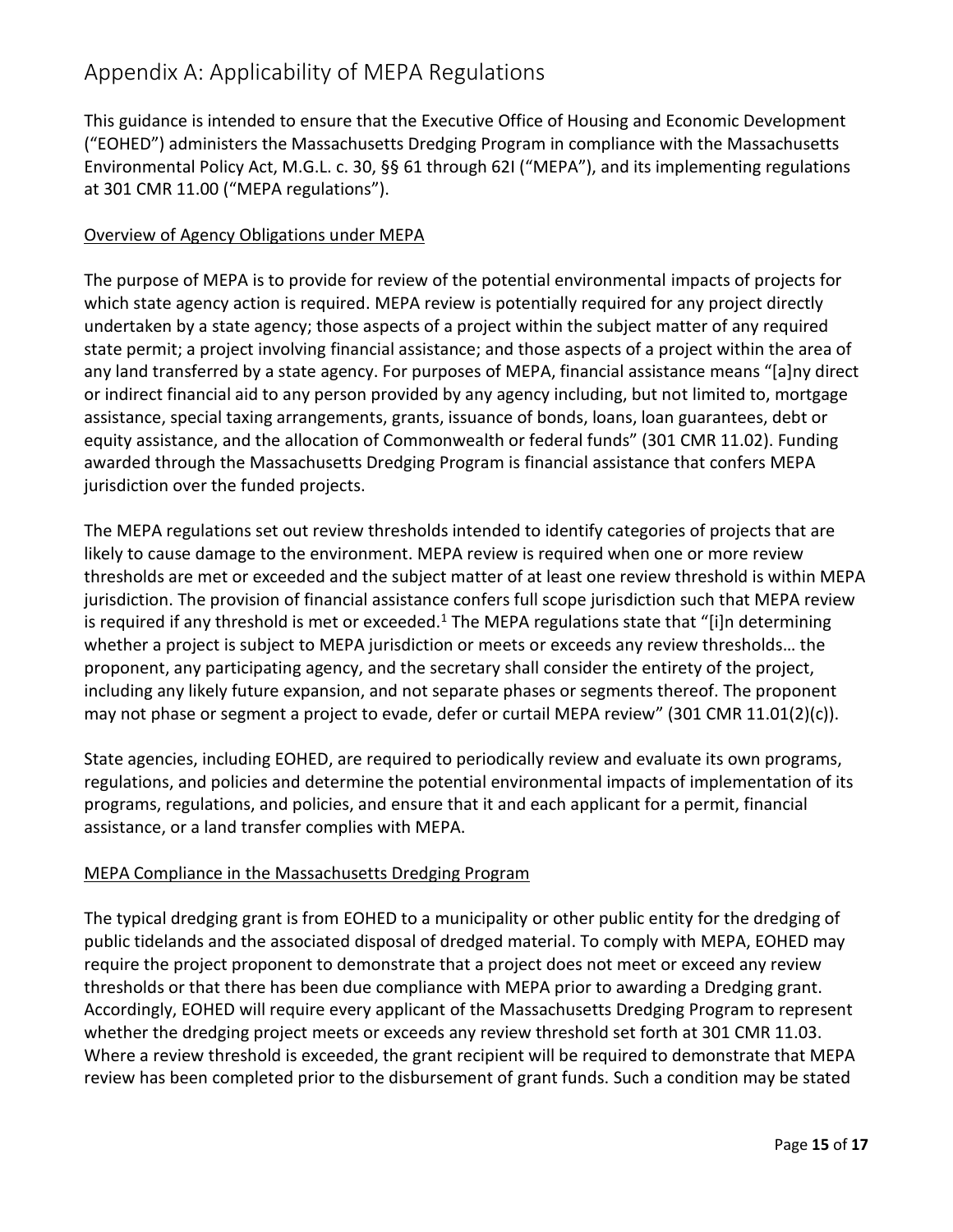in a grant award letter and shall be a material term of the grant agreement between EOHED and the grant recipient.

In some cases, the public infrastructure or improvement may benefit or be located in close proximity to a private development proposed by a separate, private entity. In these cases, EOHED is required to consider whether the public infrastructure and the private development should be reviewed as a single "project" consistent with the segmentation provisions set forth at 301 CMR 11.01(2)(c). In making this determination, the MEPA regulations require EOHED to "consider all circumstances as to whether various work or activities constitute one Project." According to the MEPA regulations, relevant factors include:

- Whether the work or activities, taken together, comprise a common plan or independent undertakings, regardless of whether there is more than one proponent;
- Any time interval between the work or activities; and
- Whether the environmental impacts caused by the work or activities are separable or cumulative.

If EOHED determines, based on these factors, that a dredging project and private development are separate projects, EOHED will require MEPA compliance for the dredging project that is receiving financial assistance, if applicable.

However, if EOHED determines that a dredging project is so integral to a private project such that the two projects must be considered a "common plan or undertaking" under 301 CMR 11.01(2)(c), then EOHED will require compliance with MEPA for the public infrastructure and private project. Such a requirement may be stated in a grant award letter and shall be a material term of the grant agreement between EOHED and the grant recipient. If applicable, the contract awarding the Dredging grant will also incorporate the required §61 findings under 301 CMR 11.12(5).

In any case where EOHED is uncertain of its MEPA obligations, it may consult with the MEPA Office and/or may recommend that the project proponent seek a formal Advisory Opinion under 301 CMR 11.01(6). The MEPA Office is available to offer assistance regarding the applicability of MEPA review and questions about the content, form and/or timing of MEPA review documents.

Applicants of the Massachusetts Dredging Program may consult with the MEPA Office early in the process to ensure any filing requirements and associated timing are understood. In some cases, timing of MEPA review may be an important consideration in whether a project is shovel ready. MEPA staff are available to address questions and provide information over the phone, via email, and through prefiling meetings.

Basic questions regarding jurisdiction and whether a project would exceed an environmental review threshold are typically addressed through email or phone calls. Discussions regarding the substance and timing of MEPA review or specific and unique aspects of a project may be more effectively addressed through pre-filing meetings with the Director or Assistant Director.

The MEPA Office encourages applicants to participate in pre-filing meetings and schedules these meetings regularly. Additional information regarding MEPA review is provided on the MEPA website.